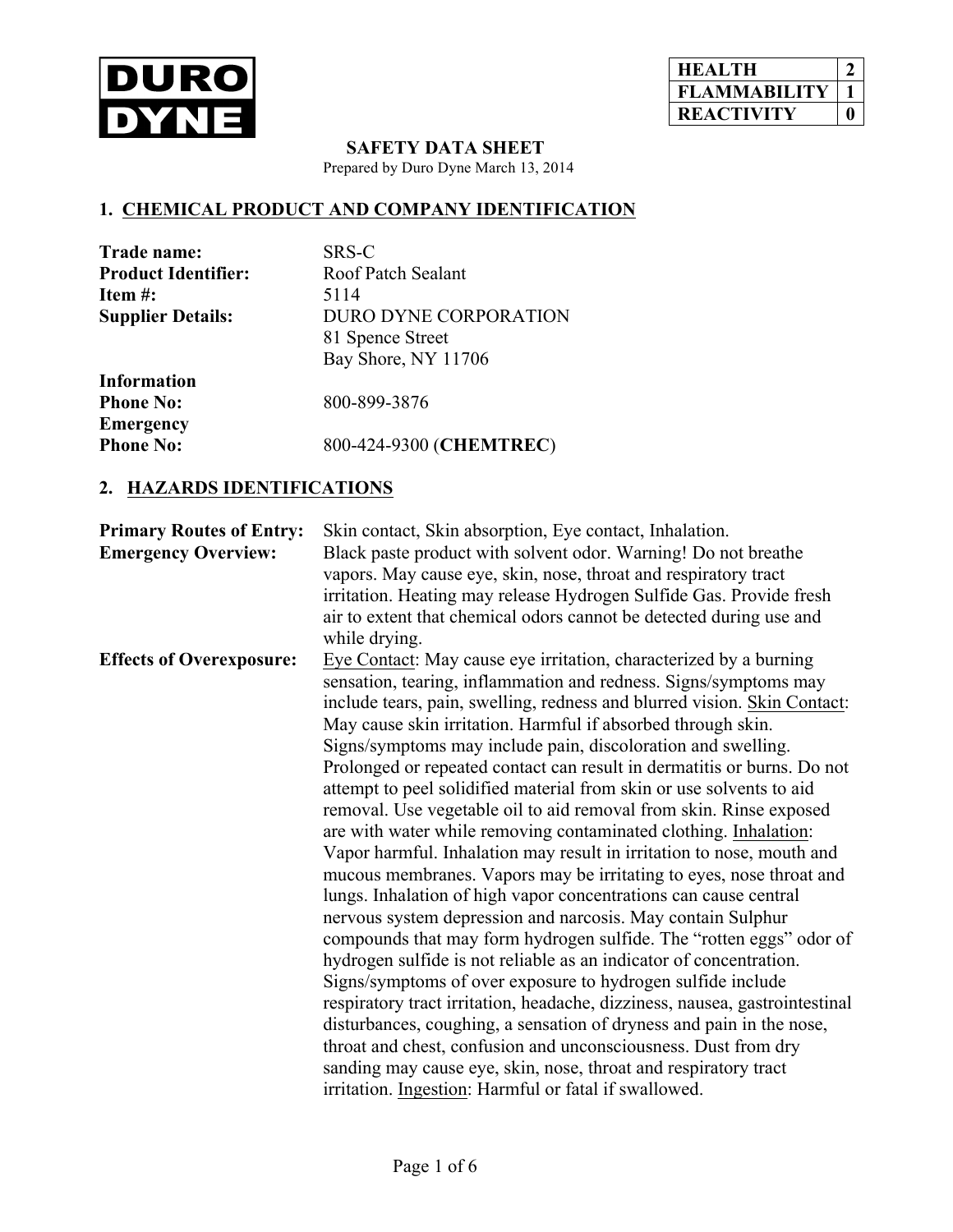Chronic Hazards: Brief/intermittent skin contact with this asphaltic product is not expected to produce any delayed effects. Normal handling is not expected to cause cancer in humans, skin contact and breathing of vapors should be reduced to a minimum.

#### **Medical Conditions Aggravated by Exposure**: None known.

| <b>Product Consists Of</b> | Cas No.    | $\frac{0}{0}$ | <b>TLV</b> | <b>PEL</b> | <b>Units</b> |
|----------------------------|------------|---------------|------------|------------|--------------|
| Petroleum Asphalt          | 8052-42-4  | $<\!\!40\!\%$ | 0.5        | UN         | mg/m3        |
| Attapulgite Clay* ** ***   | 12174-11-7 | <10%          | 10         | 10         | mg/m3        |
| Petroleum Distillate       | 64742-48-9 | <25%          | $100*$     | 500        | ppm          |
| Cellulose                  | 9004-34-6  | $<$ 5         | 10         | 15         | mg/m3        |
| Calcium Carbonate**        | 1317-65-3  | $<$ 30        | 10         | 15         | mg/m3        |
| ***                        |            |               |            |            |              |
| Amidoaminc                 | 68479-04-9 | $<$ 1         | <b>NE</b>  | <b>NE</b>  |              |
| Non-hazardous              |            | $<$ 20        | NA         | NA         |              |
| Ingredients*               |            |               |            |            |              |

# **3. COMPOSITION/INFORMATION ON INGREDIENTS**

Unlisted ingredients are not considered hazardous under the OSHA Hazard Communication Standard (29 CFR 1910.1200). \* 8 hour TWA. \*\*Inhalation of particulates unlikely due to product physical state. \*\*\* As respirable dust. Calc. VOC <20%/wt., <200g/L. CARB Compliance: No. Prop 65 Ingredients: Yes. (See Sec. 16)

### **4. FIRST-AID MEASURES**

| <b>Skin Contact:</b> | Immediately remove from skin by wiping with<br>waterless hand cleaner followed by soap and water. Get<br>medical attention if symptoms persist.                                                                                                                                                                          |
|----------------------|--------------------------------------------------------------------------------------------------------------------------------------------------------------------------------------------------------------------------------------------------------------------------------------------------------------------------|
| <b>Eye Contact:</b>  | Immediately flush with large quantities of water for at<br>least 15 minutes. Get medical attention.                                                                                                                                                                                                                      |
| <b>Inhalation:</b>   | Remove to fresh air. If breathing difficult, leave area to<br>obtain fresh air. If breathing remains difficult, get<br>medical attention immediately. If there are symptoms of<br>hydrogen sulfide exposure (Sec. 3), move to fresh air. If<br>breathing has stopped, apply artificial respiration and<br>call a doctor. |
| <b>Ingestion:</b>    | Do not induce vomiting. Get medical attention<br>immediately. Never give anything by mouth to an<br>unconscious person. If possible drink milk afterwards.<br>Harmful or fatal if liquid aspirated into lungs. If<br>swallowed, drink 8-10 ounces of water and get medical<br>attention.                                 |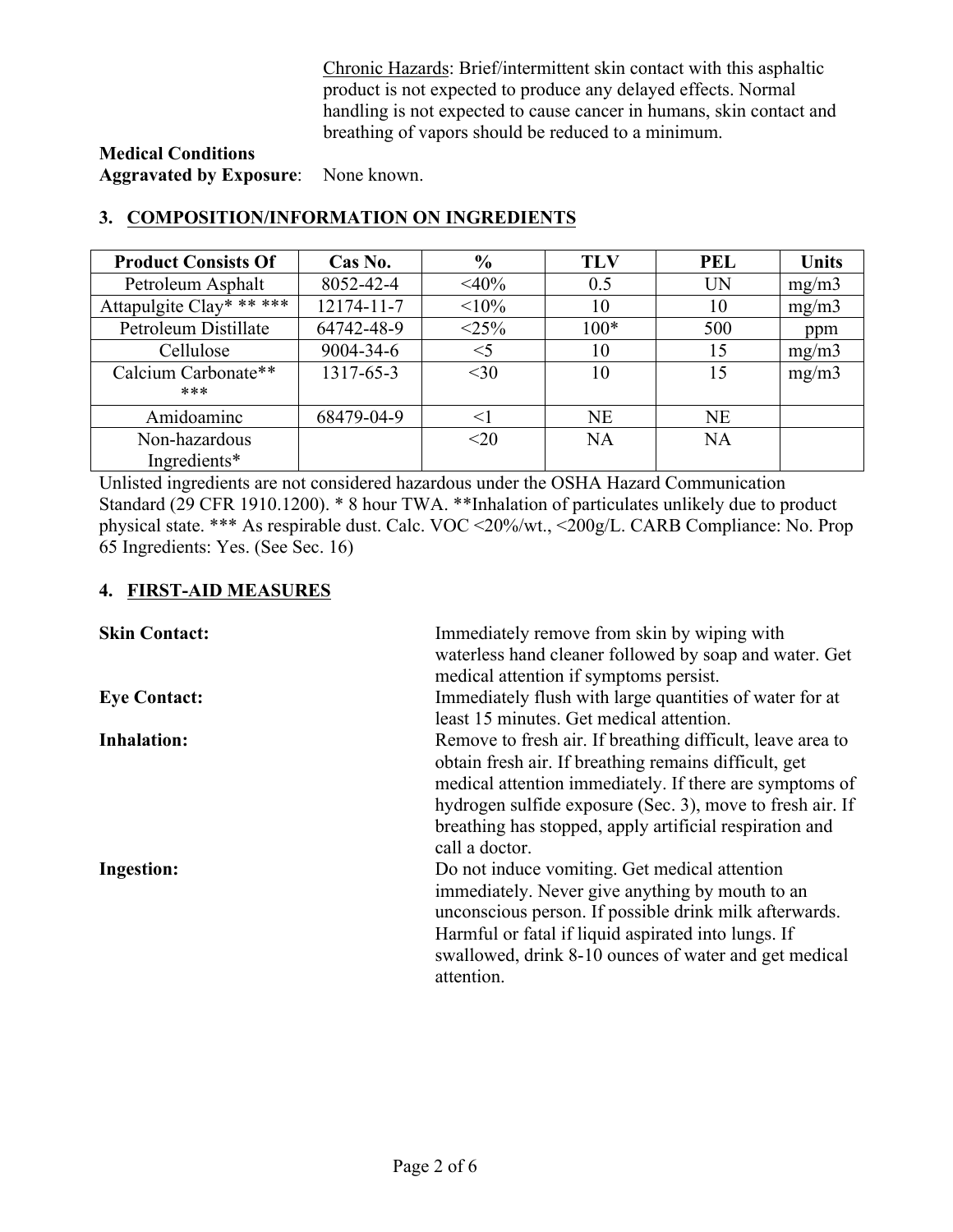# **5. FIRE-FIGHTING MEASURES**

| <b>Flammable:</b><br><b>Extinguishing Media:</b><br>Flashpoint (°F) & Method:<br><b>Upper Explosive Limit (% by Volume):</b><br>Lower Explosive Limit (% by Volume):<br><b>Autoignition Temperature (°F):</b><br><b>Unusual Fire &amp; Explosion Hazards:</b><br><b>Special Fire Fighting Procedures:</b> | Yes<br>Carbon Dioxide, Dry Chemical, Water Fog<br>Approx. 160°F (Pensky Martin Closed Cup)<br><b>NE</b><br><b>NE</b><br><b>NE</b><br>None known<br>Wear self-contained breathing apparatus for firefighting<br>if necessary. Do not use a solid stream of water, as<br>stream will scatter/spread the fire. Use water mist to<br>cool closed containers.                                                                                                                       |
|-----------------------------------------------------------------------------------------------------------------------------------------------------------------------------------------------------------------------------------------------------------------------------------------------------------|--------------------------------------------------------------------------------------------------------------------------------------------------------------------------------------------------------------------------------------------------------------------------------------------------------------------------------------------------------------------------------------------------------------------------------------------------------------------------------|
| <b>6. ACCIDENTAL RELEASE MEASURE</b>                                                                                                                                                                                                                                                                      |                                                                                                                                                                                                                                                                                                                                                                                                                                                                                |
| <b>Procedures:</b>                                                                                                                                                                                                                                                                                        | Wear proper protective equipment (Sec. 8) in case of<br>spills. Absorb with inert material and dispose of in<br>accordance with Federal, State and Local requirements.                                                                                                                                                                                                                                                                                                         |
| 7. HANDLING AND STORAGE                                                                                                                                                                                                                                                                                   |                                                                                                                                                                                                                                                                                                                                                                                                                                                                                |
| <b>Handling Procedures</b>                                                                                                                                                                                                                                                                                |                                                                                                                                                                                                                                                                                                                                                                                                                                                                                |
| and Equipment:<br><b>Storage Requirements:</b>                                                                                                                                                                                                                                                            | Keep out of reach of children and pets. Do not take<br>internally. Do not breathe vapors. Provide fresh air to<br>extent that chemical odors cannot be detected during<br>use and curing. Do not get in eyes, on skin or clothing.<br>Wash thoroughly after handling. Keep away from food,<br>drink and animal feedstuffs.<br>Close container after use. Store away from oxidizers<br>and caustics. Keep containers tightly closed in a dry,<br>cool and well-ventilated area. |
| 8. EXPOSURE CONTROLS / PERSONAL PROTECTION                                                                                                                                                                                                                                                                |                                                                                                                                                                                                                                                                                                                                                                                                                                                                                |
| <b>Respiratory:</b>                                                                                                                                                                                                                                                                                       | <b>Engineering Controls: Provide sufficient general/local</b><br>ventilation to maintain exposure below recommended<br>limits. Ensure adequate ventilation, especially in<br>confined areas. Provide sufficient air exchange/exhaust<br>in work rooms. Use only in well-ventilated areas.                                                                                                                                                                                      |
| Eyewear:                                                                                                                                                                                                                                                                                                  | Goggles or safety glasses with side shields. Note:<br>Contact lenses pose a special hazard: soft lenses may<br>absorb and all lenses concentrate irritants.                                                                                                                                                                                                                                                                                                                    |
| $Clof$ hing/Claves                                                                                                                                                                                                                                                                                        | Negarang gloves Safety shower and evenigth station                                                                                                                                                                                                                                                                                                                                                                                                                             |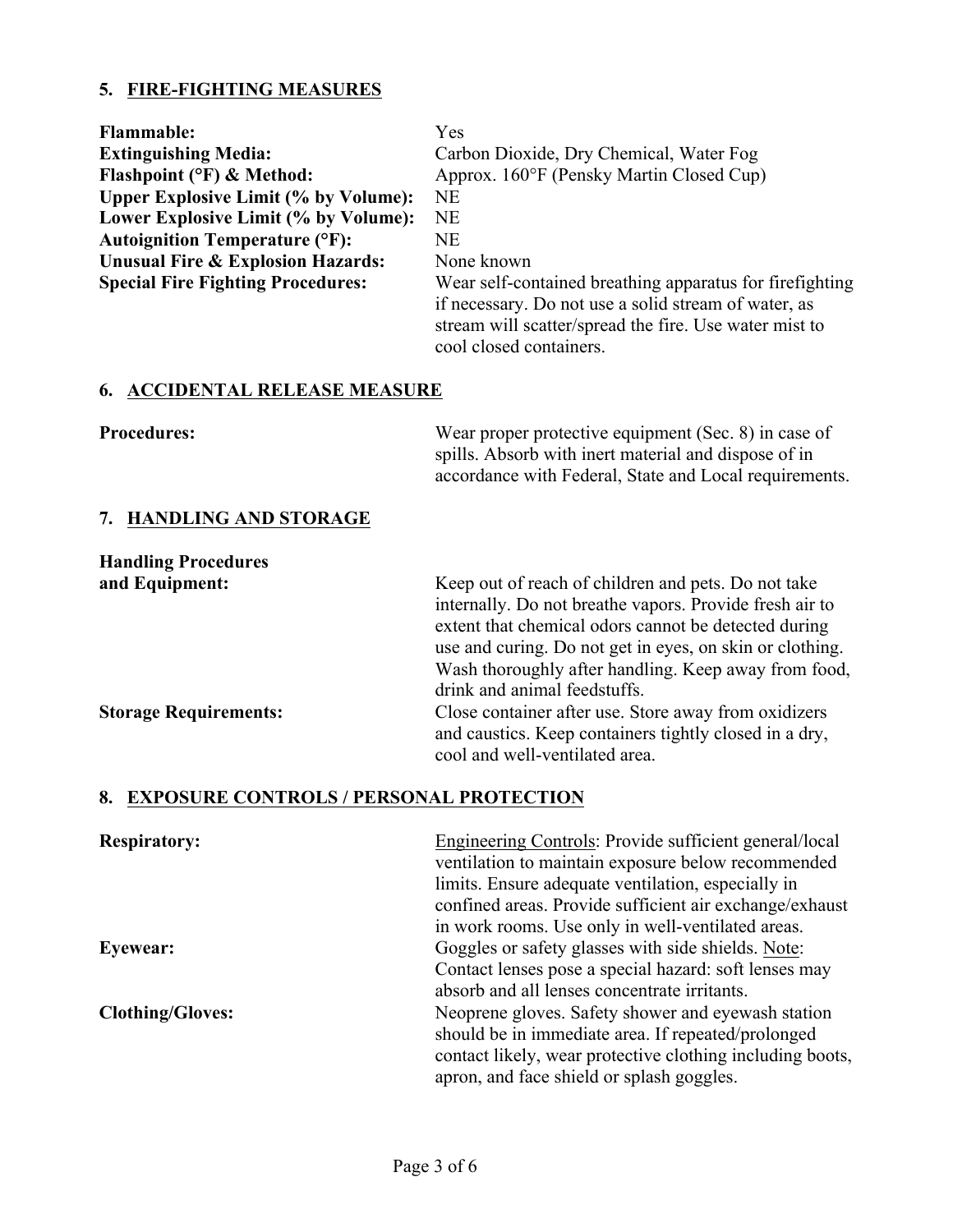**Hygienic Practices:** Remove and wash contaminated clothing before re-use. Wash hands before breaks and at the end of the workday. Eating, drinking and smoking in area should be prohibited.

### **9. PHYSICAL AND CHEMICAL PROPERTIES**

| <b>Physical State:</b>         | Paste.                     |
|--------------------------------|----------------------------|
| <b>Odor and Appearance:</b>    | Solvent Odor, Black Paste  |
| <b>Specific Gravity:</b>       | Approximately 1.4 to 1.8   |
| Vapor Density (Air = 1):       | Heavier than air           |
| <b>Evaporation Rate:</b>       | Slower the n-butyl acetate |
| <b>Boiling Range (°F):</b>     | NE.                        |
| pH:                            | Not Applicable             |
| <b>Solubility in Water:</b>    | NE                         |
| <b>Vapor Pressure (MM Hg):</b> | <b>NE</b>                  |
| % / WT Volatile (TNV):         | <b>NE</b>                  |

### **10. STABILITY AND REACTIVITY**

| <b>Stability:</b>                         | Yes |
|-------------------------------------------|-----|
| Incompatibility:                          | No. |
| <b>Conditions to Avoid:</b>               | Nor |
| <b>Hazardous Polymerization/Hazardous</b> |     |
| <b>Decomposition Products:</b>            | Haz |

No. None known. None known.

Hazardous polymerization will not occur under normal conditions. Hazardous decomposition products: Carbon monoxide, carbon dioxide, nitrogen oxides.

## **11. TOXICOLOGICAL INFORMATION**

| Asphalt-not listed as carcinogenic.                                                                                                                                                                  |
|------------------------------------------------------------------------------------------------------------------------------------------------------------------------------------------------------|
| Asphalt-not listed as carcinogenic.                                                                                                                                                                  |
| Asphalt-classification not possible with current<br>available data.                                                                                                                                  |
| Asphalt-not listed as carcinogenic.                                                                                                                                                                  |
|                                                                                                                                                                                                      |
| Crystalline Silica known to the State of California to<br>cause cancer. Product contains chemicals known to the<br>State of California to cause cancer, birth defects or<br>other reproductive harm. |
|                                                                                                                                                                                                      |

### **12. ECOLOGICAL INFORMATION**

Aquatic Toxicity: No product information is available.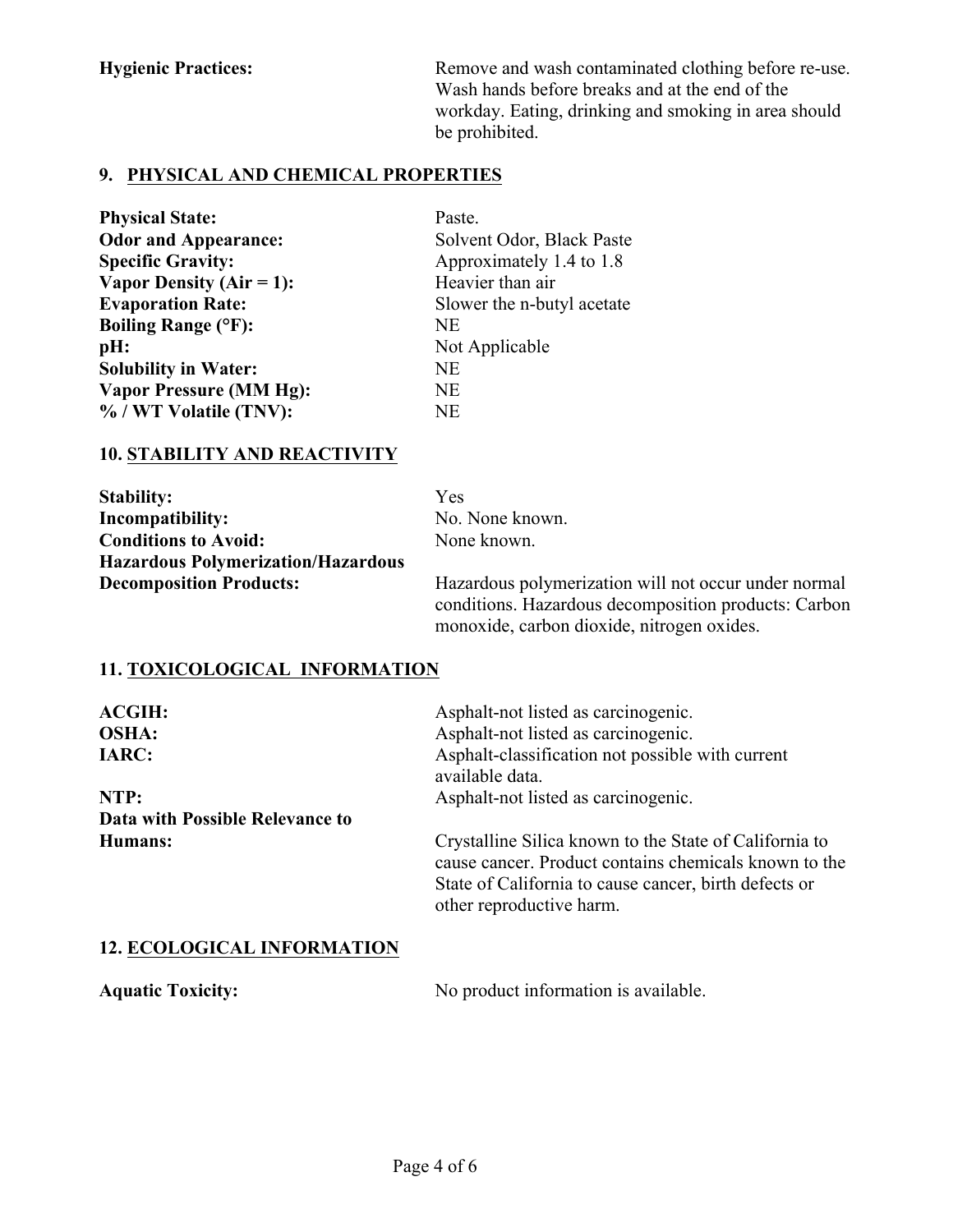### **13. DISPOSAL CONSIDERATIONS**

**Waste Disposal:** Liquids cannot be disposed of in a landfill. Dispose of material in accordance with Federal, State and Local regulations. **EPA Waste Code if Discarded (40CFR Sec.261):** If discarded (40 CFR 261): None **14. TRANSPORT INFORMATION Special Shipping Information:** DOT Proper Shipping Name: Combustible Liquid, n.o.s. Packing Group: III.DOT Hazard Class: Combustible Liquid. DOT UN/NA Number: NA 1993. Note: Shipping information provided for domestic ground transport only. Different categorization may apply if shipped via other modes of transportation or non-domestic destinations. **15. REGULATORY INFORMATION**

### **CERCLA\_SARA Hazard Category:** SARA 311, 312: Immediate health hazard, Chronic health hazard, Fire hazard. **SARA 313:** See Section 16 **U.S. State Regs:** See Section 16 **TSCA:** All ingredients on TSCA Inventory List or otherwise exempt. **16. OTHER INFORMATION Prop 65 Ingredients:** (Known to State of California to cause cancer) Asphalt (8052-42-4). Small % of Silica, Crystalline present in Calcium Carbonate Filler. **NJ Right to Know:** (Top 5 Ingredients): Petroleum Asphalt (8052-42-4), Attapulgite Clay (12174-11-7), Petroleum Distillate (64742-48-9), Cellulose (9004-34-6), Calcium Carbonate (1317-65-3). **Pennsylvania Right-to-Know:** (Non-Haz at >3%): Contents partially unknown. **HMIS Ratings:** Health: 2 Flammability: 2 Reactivity: 0 Personal Protection: X **Warning:** This product contains chemicals known to the State of California to cause cancer, birth defects or other reproductive harm. **International Emergency Number:** 352-323-3500-INFOTRAC